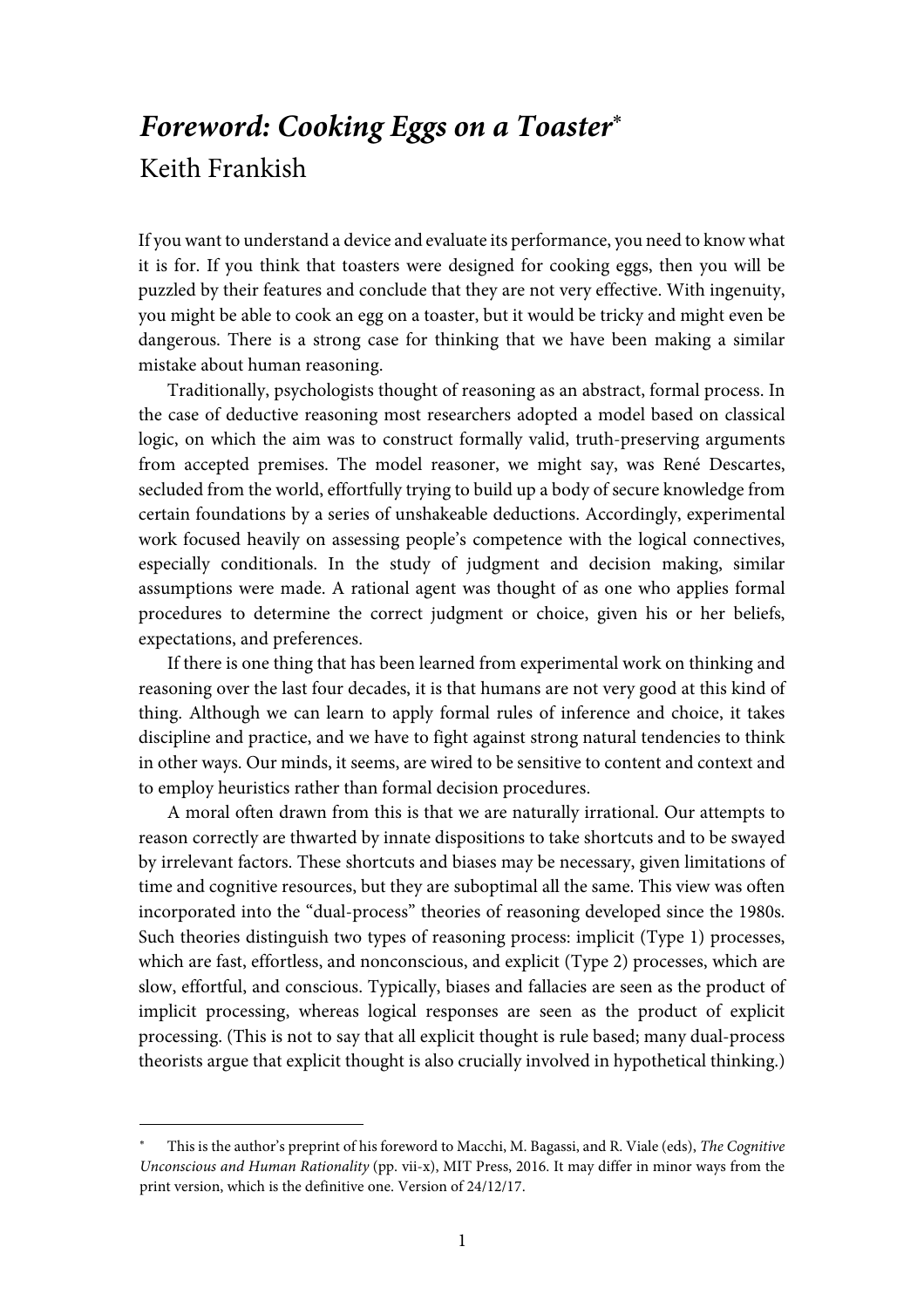From this logic-based, formalist perspective, then, it looks as if the human reasoning system is not well adapted to its job, succeeding at best only with effort. But maybe that perspective is the wrong one. Perhaps we have been judging human reasoning against an inappropriate standard, like someone who thinks that a toaster is for cooking eggs. Indeed, a new perspective has been emerging, drawing on models of reasoning that assign crucial roles to context, content, and pragmatics in addition to formal features.

 A major aspect of this change has been a paradigm shift in the way psychologists think about everyday deductive reasoning, where the classical model has been widely replaced with a probabilistic one on which premises are assigned graded probabilities and the aim of argument is to preserve probability rather than truth. This model represents deductive reasoning as sensitive to the reasoner's degrees of confidence as well as to the logical structure of the premises, and it offers new normative standards based on probabilistic notions of validity and coherence.

 This "new paradigm" reflects the type of problems we face in everyday life, which typically involve reasoning from qualified beliefs rather than accepted premises, and experimental evidence suggests that it is a better fit to actual human performance. In addition, it offers a common framework for thinking about deductive reasoning, judgment, decision making, and belief updating, and it allows for the development of decision-theoretic approaches to reasoning, in which considerations of utility and obligation play important roles—as they do in real-life problem solving. Unlike Descartes, everyday reasoners are not seeking timeless certainties but timely solutions to particular problems, and their reasoning activities are shaped by practical goals as well as epistemic ones.

 Another important development has been Mercier and Sperber's proposal that human reasoning is not designed for solitary enquiry but for public argumentation the production and evaluation of arguments intended to persuade others.<sup>1</sup> In this view the model reasoner is not the philosopher by his stove but the lawyer in court. Again, this changes how we think about some supposed biases, in particular confirmation bias (the tendency to look only for evidence that confirms one's views). This is a weakness in solitary enquiry but a useful trait in public argumentation and one that is selfcorrecting in group enquiry. (There is an interesting link here with the work of Giuseppe Mosconi, to whom this volume is dedicated. Mosconi held that there is a language-involving form of thought, thinking-speaking, which is employed in both public argumentation and private reasoning and which is shaped by communicative and rhetorical principles as well as logical ones.)

 There are complementary trends in judgment and decision making, where researchers in the traditions of bounded and ecological rationality argue that the heuristics we intuitively rely on are not suboptimal compromises but often the best solutions to particular context-specific problems. Again, it is argued, the traditional view mistook specific intelligent responses for general fallacies.

 $\overline{a}$ 

<sup>1</sup> Mercier, H. & Sperber, D. (2011). Why do humans reason? Arguments for an argumentative theory. Behavioral and Brain Sciences, 34, 57–111.